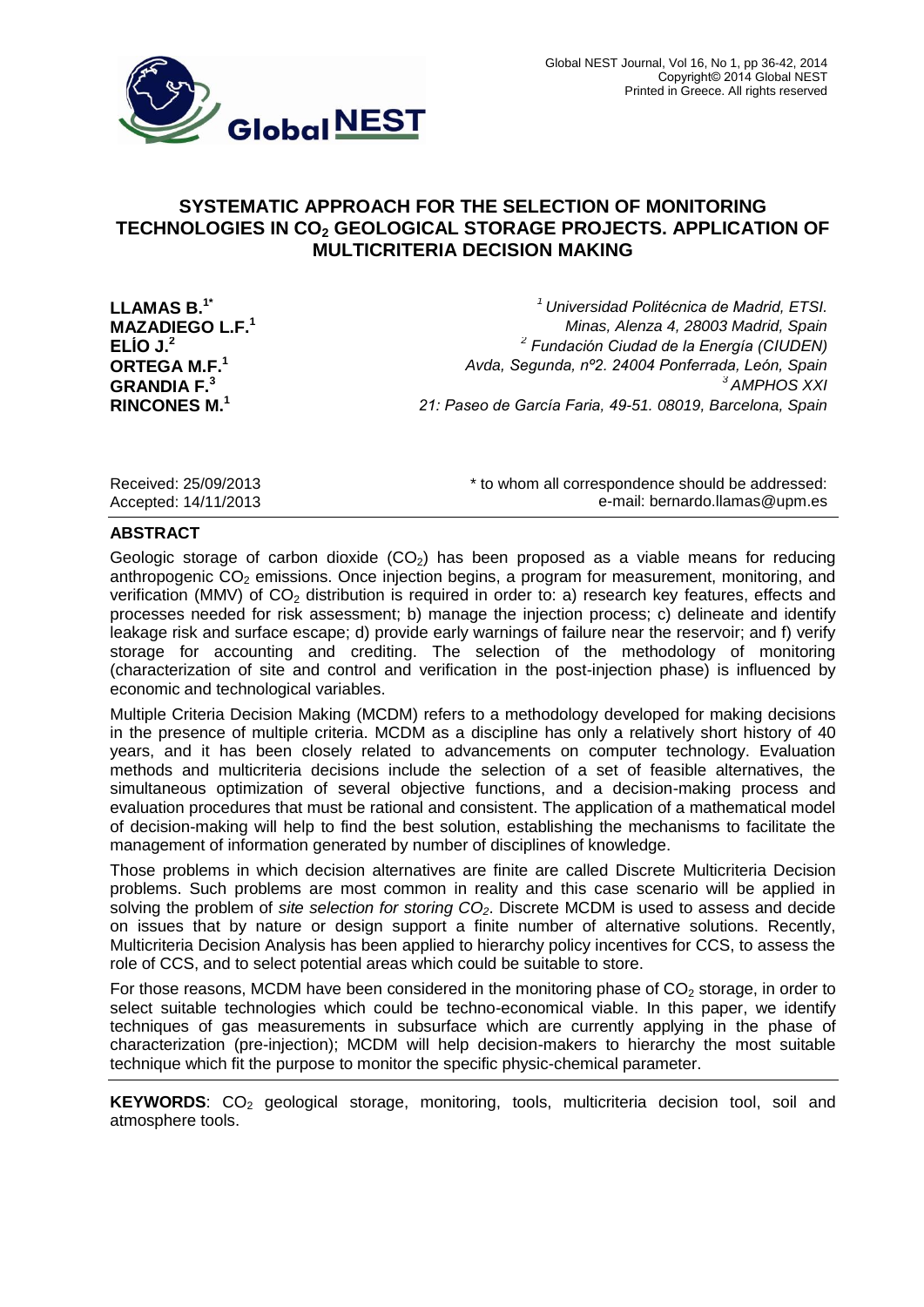## **1 INTRODUCTION**

Carbon Capture and geological Storage (CCS) Technology will play a key role on the technologies to be applied if we want to mitigate anthropogenic greenhouse gases emissions (Benson S. *et al.*, 2005; European Commission, 2011).

The success of this technology is based on several phases: pre-injection, injection, closure and postclosure (Carpenter *et al.*, 2011). Both phases are based on geological and engineering knowledge of the structure under consideration as  $CO<sub>2</sub>$  storage. (Fig. 1). Focusing on the second phase (injection or commercial phase of the emplacement), monitoring techniques are a key factor to detect any potential failure of the storage of the injected CO<sub>2</sub>. Considering economics aspects, the application of several monitoring techniques will increase the cost of this phase.

Multicriteria decision algorithms have been used for several applications. Recently, it has been applied to hierarchy policy incentives for CCS (Stechow *et al.*, 2011) or to assess the role of CCS (Shackley and McLachlan, 2006), and to select suitable areas for storing  $CO<sub>2</sub>$  (Llamas and Cienfuegos 2012; Yang and Xu, 2001].



*Figure* 1. CO<sub>2</sub> storage phases and the key point to consider in each phase: parameters selection, characterization techniques and risk analysis.

Soil and atmosphere monitoring techniques are significantly important, because the health, safe and environmental impact is higher when the injected  $CO<sub>2</sub>$  reach the atmosphere.

In this paper a Multicriteria Decision Algorithm is proposed to help decision maker to define an appropriate program (techniques selection) to monitor the selected parameters.

The techniques considered in this article have been tested in natural analogue (Campo de Calatrava, Spain) and the base line proposed to the Hontomin  $CO<sub>2</sub>$  storage structure (Burgos, Spain).

## **2 MATERIALS AND METHODS**

## **2.1 Parameters to be monitored**

A site of storage of  $CO<sub>2</sub>$  must be monitored in all phases: from the characterization phase and after in the injection and post-injection (closure) (Wielopolski and Mitra, 2010; Fabriol *et al.*, 2009; Pironon *et al.*, 2011; Simone *et al.*, 2009; Etheridge *et al.*, 2011, Klusman, 2011). One of the aims of CAC projects is to demonstrate that  $CO<sub>2</sub>$  storage is safe, and there is a control on the evaluation and fate of the  $CO<sub>2</sub>$  injected, and on the potential environmental effects. This objective requires a monitoring programme of the  $CO<sub>2</sub>$  fluxes at the soil-atmosphere interface before, during and after the injection operations and the measurements of other gases (radon, helium,  $H_2$ ,  $CH_4$ ) as complementary indicators.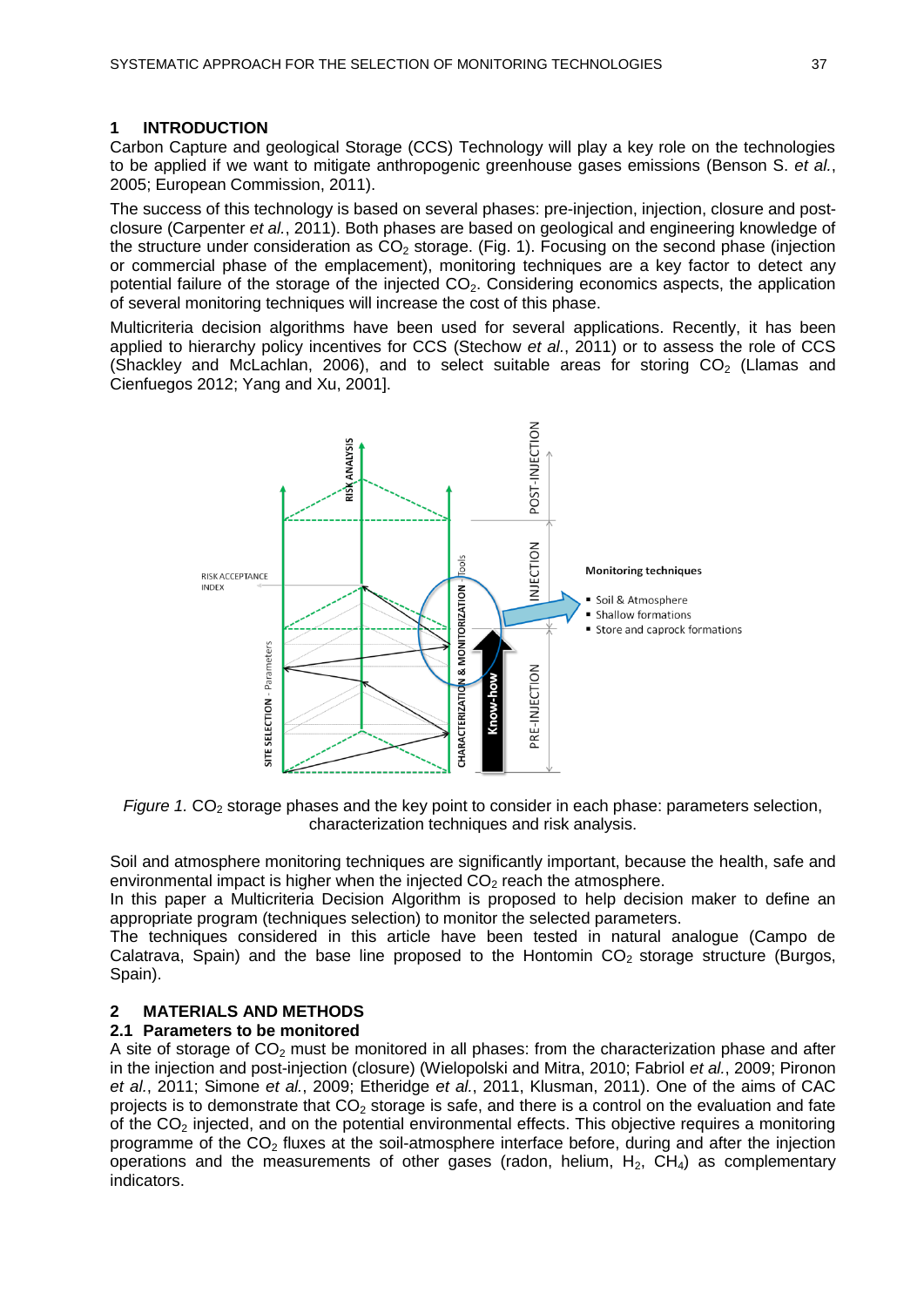In this paper, the comparative between methods of monitoring is been carried in the Technology Technology Demonstration Plant (TDP) for  $CO<sub>2</sub>$  storage in a deep saline aquifer (Hontomín, Burgos, Spain). All of these methods of monitoring have been also tested in natural analogues (i.e., Campo de Calatrava, Ciudad Real, Spain).

The soil  $CO<sub>2</sub>$  flux has been measured using an accumulation chamber. The equipment used is manufactured by the company West Systems (WS-LI820), which uses an LICOR LI-820 infra-red sensor as a detector (Elío *et al.*, 2012; Leuning *et al.*, 2008; Jones *et al.*, 2011). Seven surveys have been carried in Hontomin (Burgos, Spain) to estimate the baseline flux of  $CO<sub>2</sub>$  and its seasonal variation. The  $CO<sub>2</sub>$  data can be related with metabolic reactions (via plant roots and soil microbes). For this reason, a secondary objective in the characterization phase of CAC projects is to identify gas flux path to surface. Besides these techniques is necessary to design other monitoring programmes (hydrogeochemical monitoring of surface waters) (Nisi *et al.*, 2013).

The migration of carrier gas by bubbles is a transport mechanism explaining the distribution of  $CO<sub>2</sub>$ and CH<sup>4</sup> (carrier gases) and radon and helium (trace gases) (Etiope and Martinelli, 2002; Voltattorni *et al.*, 2009; Annunziatellis *et al.*, 2008). For this reason, the isotopes of radon (222Rn and 220Rn) have been measured by a) scintillation detector EDA RD-200, b) solid state nuclear track detectors (SSNTD), c) ionization chamber and d) alpha spectroscopy SARAD RTM 2100. Radon isotopes and other gases as helium, hydrogen and methane have been applied to distinguish between  $CO<sub>2</sub>$ emissions from deep sources and  $CO<sub>2</sub>$  related with biological activity in subsurface environments.

Besides, other methods (open path laser, remote sensing) were used in Campo de Calatrava (Ciudad Real, Spain), characterized by diffuse emission of  $CO<sub>2</sub>$  from a deep magmatic body through a fracture system. This site is a natural analogue of emission of  $CO<sub>2</sub>$  (Table 1).

| <b>Methods</b>                      | <b>Objectives</b>                                                                    | <b>PDT</b><br>(Hontomín) | <b>Natural Analogue</b><br>(Campo de<br>Calatrava) |
|-------------------------------------|--------------------------------------------------------------------------------------|--------------------------|----------------------------------------------------|
| <b>Flux Accumulation</b><br>Chamber | Quantifies the $CO2$ flux<br>from the soil,                                          | <b>YES</b>               | <b>YES</b>                                         |
| Radon isotopes                      | Measure concentrations of<br>trace gases related with<br>the migration of $CO2$      | <b>YES</b>               | <b>YES</b>                                         |
| Groundwater<br>monitoring           | Sampling of water or<br>vadose zone/soil (near<br>surface) for chemical<br>Analysis. | YES                      | <b>YES</b>                                         |
| <b>Remote Sensing</b>               | Multi-spectral imaging for<br>detecting CO <sub>2</sub> leaking                      | <b>NO</b>                | <b>YES</b>                                         |
| Open Path                           | A laser to shine a beam<br>with a wavelength that<br>absorbs CO <sub>2</sub>         | NO.                      | <b>YES</b>                                         |

Table 1. Technologies to monitor  $CO<sub>2</sub>$  storage sites.

### **2.2 Multicriteria decision making (MCDM)**

Multiple criteria decision making refers to a methodology developed for making decisions in the presence of multiple, usually conflicting, criteria. MCDM as a discipline has only a relatively short history of 40 years [6]. Those problems in which decision alternatives are finite are called Discrete Multicriteria Decision problems. Such problems are most common in reality and this case scenario will be applied in solving the problem of site selection for storing  $CO<sub>2</sub>$ . Discrete MCDM is used to assess and decide on issues that by nature or design support a finite number of alternative solutions.

Analytical Hierarchy Process (AHP) is one of the most extended and powerful MCDM. Nowadays it has become a method used by several companies in solving various multi-criteria problems, ranking these in the following categories: selection, prioritization and assessment, provision of resources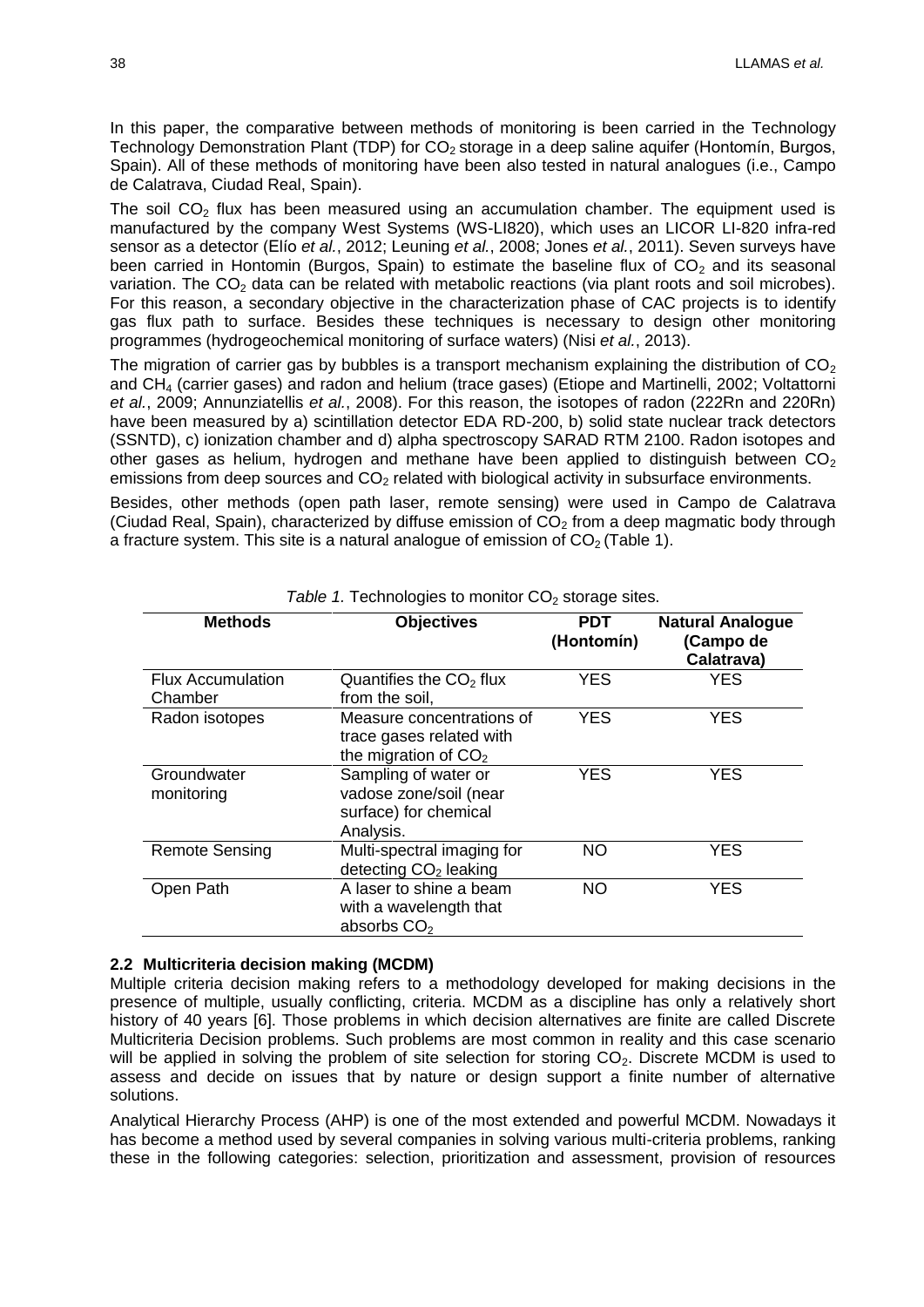against a standard assessment, management and quality management and strategic planning (Saaty, 1980; 1986; Carlsson and Fullér 1996).

Once the model is built, pair-wise comparisons are made with all individual elements (criteria, subcriteria and alternatives). Pairwise comparisons are basic to the AHP methodology. Hence, when comparing a pair of criteria, subcriteria or alternatives, a ratio of relative importance can be established. The pairwise comparison process can be performed using words, numbers, or graphical bars. The process is based on a well-defined structure consisting of arrays, and the ability of the eigenvalues to generate values or to approximate weights of each criterion.





## **3 DESCRIPTION OF A SPECIFIC APPLICATION**

In the characterization phase and baseline setting, a number of strategies may be considered. Those strategies are classified into four groups: (a) geophysics (which is commonly used to define the geometry of the structure), (b)  $CO<sub>2</sub>$  flux-meter, (c) hydro-geochemical techniques and (d) teledetection techniques. The methodology described in this article is based on the techniques included in the  $CO<sub>2</sub>$  flux-meter group.

CO<sub>2</sub> flux-meter may be measured in different ways: accumulation chamber, Eddy covariance and open path. The measurement of radon or other trace gas could be an indirect signal of leakage of  $CO<sub>2</sub>$ .

But not all the techniques could be deployed to use at an industrial scale. Campaign designs and *in situ* monitoring techniques should be decided in an objective way. Analytical Hierarchy Process will help decision-maker to reduce the risk of  $CO<sub>2</sub>$  emissions without control or detection and to increase the efficiency of the monitoring investment (technical and economical point of view).

The decomposition principle applied to *techniques to monitor CO<sup>2</sup> storage sites* is divided into a structure of clusters and different level of sub-clusters. The final levels of decomposition should be scientifically measurable. The figure below (Fig. 3) shows the proposed structure for this specific multicriteria issue.

The AHP model allows giving numerical values to the judgments provided by people, which are also able to measure how does each element contribute to each level of the hierarchy. Furthermore, the process is based on a well-defined structure consisting of arrays, and the ability of the eigenvalues to generate Weights of each criterion. The AHP uses a fundamental scale of numbers that have proven absolute in practice and that have been experimentally validated by physical problems and decisions. This scale (Carpenter *et al.*, 2011, Stechow *et al.*, 2011) assigns mathematical values with respect to quantitative or qualitative attributes equal to or better than other scales.

At the bottom of the hierarchy structure, measurable criteria should be included. These criteria allow to the decision maker to assign different Values for each alternative.

The evaluation of every alternative is made considering the AHP model described previously, with a specific Weight for each criterion (cluster and sub-cluster), and Values (math scale) for each Area.

$$
A_1 = \sum_{i=1}^n W_i \cdot V_i
$$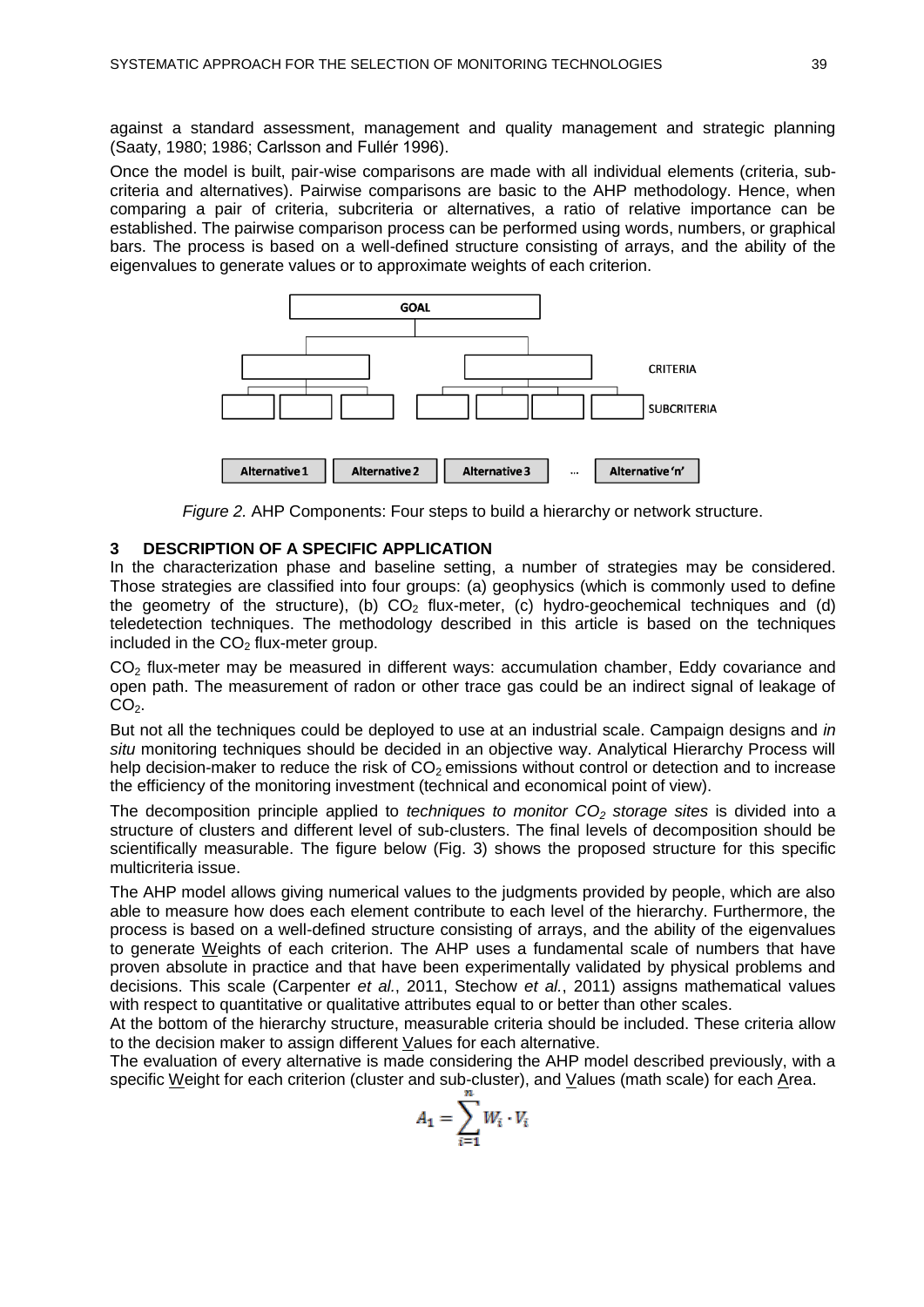

Whereas the weight evaluated is the same for each alternative, the values will differ from each alternative.

*Figure* 3. AHP model proposed for CO<sub>2</sub> monitoring: surface monitoring decomposition.

In this study the AHP is applied in a relative mode; elements are compared with each other to derive values for them that are meaningful on a ratio scale. The approach itself makes these elements dependent on each other in measurement.



*Figure 4*. Pairwaise matrix comparison. Example taken from the atmosphere criteria evaluation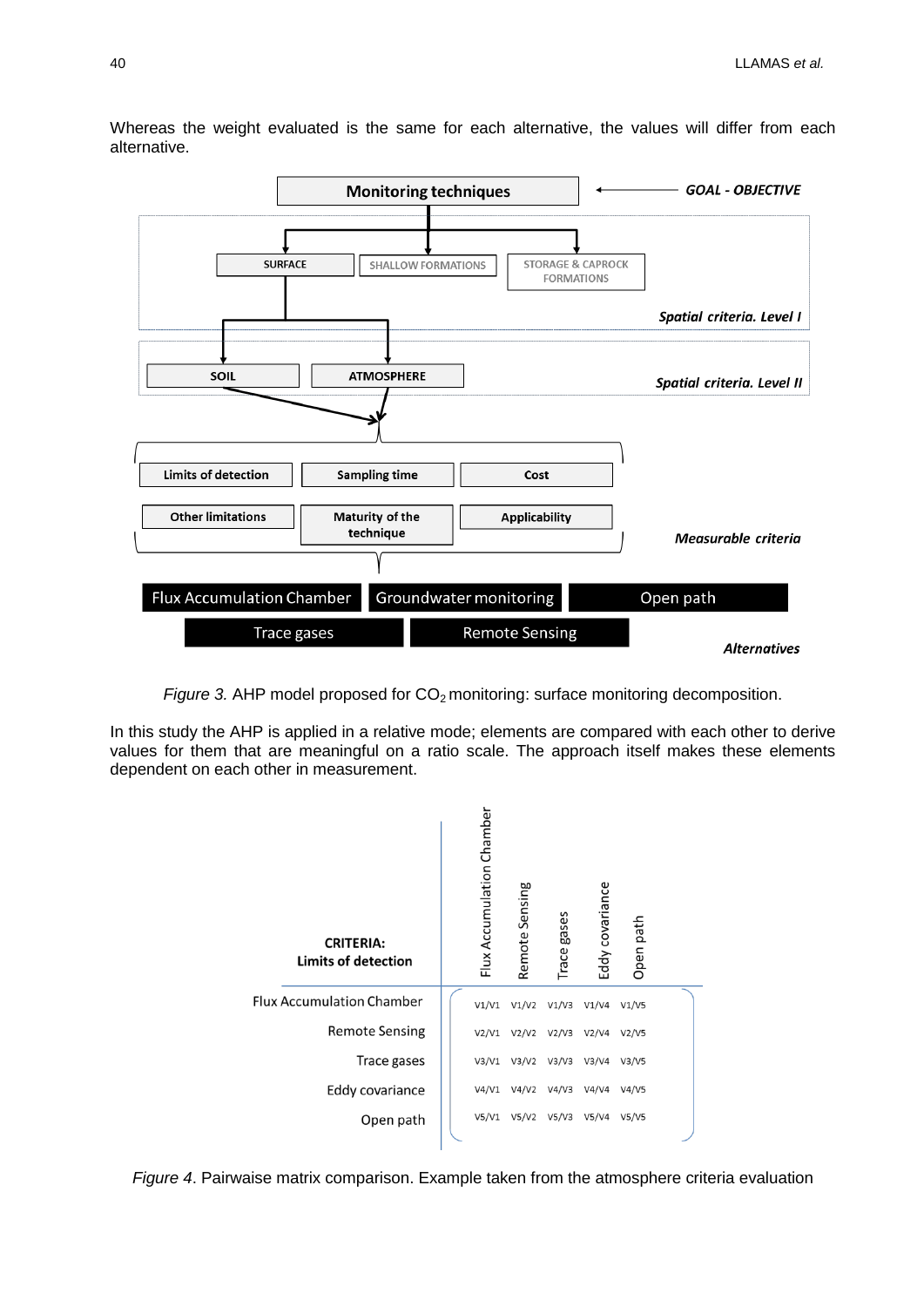### **4 CONCLUSIONS**

Monitoring techniques for storing  $CO<sub>2</sub>$  is a complex issue, especially when deep saline aquifers are under assessment. These geological structures used to be poorly characterised and the risk of migration is not well-known. For this reason the Multicriteria Decision Tool can be considered in order to evaluate different alternatives under consideration.

The AHP selects the best monitoring techniques in an objective way. Therefore, it contributes to decrease the risk associated to the design of the campaign, and it will easily show the strengths and weaknesses of the information or characteristics of the alternatives under study. Furthermore, it could also contribute to increase social acceptance by stakeholders: population, non-governmentalorganizations and others.

The soil  $CO<sub>2</sub>$  flux can be measured in different ways, but none all the techniques are appropriate for different objectives. In this paper we suggest, as an example, the best technology for monitoring  $CO<sub>2</sub>$  fluxes. This selection is based on the AHP algorithm, and the identification of measurable parameters.

The parameters described in this paper has been defined based on several test carried out in a natural analogue (Campo de Calatrava, Spain) and in the baseline acquisition of  $CO<sub>2</sub>$  storage site (Hontomin, Spain).

#### **5 ACKNOWLEDGMENT**

This research was supported by the Ministry of economy and competitiveness and SACYR-VALLEHERMOSO company under the AVANZA CO<sub>2</sub> project. The campaigns of monitoring have been carried in the frame of the OXY-CFB300 project (funded by the Spanish Government and European Union through the European Energy Program for Recovery).

#### **REFERENCES**

- Annunziatellis A., Beaubien S.E., Bigi S., Ciotoli G., Coltella M., Lombardi S. (2008), Gas migration along fault systems and through the vadose zone in the Latera caldera (Central Italy). Implications for  $CO<sub>2</sub>$ geological storage, *International Journal of Greenhouse Gas Control*, **2**, 353-372.
- Benson S., Cook P., Metz B. ,ed., Davidson O., ed, De Coninck H., ed., Loos M. ed., Meyer L. ,ed., IPCC Special Report: Carbon Dioxide Capture and Storage, Cambridge University Press, United Kingdom, 2005. 195 - 276.
- Carlsson C. and Fullér R. (1996), Fuzzy multiple criteria decision making: Recent developments, *Fuzzy Sets and Systems*, **78**, 139-153.
- Carpenter M., Kvien K., Aarnes J. (2011), The CO<sub>2</sub>QUALSTORE guideline for selection, characterisation and qualification of sites and projects for geological storage of CO<sub>2</sub>, International Journal of *Greenhouse Gas Control*, **5**, 942–951.
- Elío J., Ortega M.F., Chacón E., Mazadiego L.F., Grandia F. (2012), Sampling strategies using the accumulation chamber for monitoring geological storage of CO<sub>2</sub>, *International Journal of Greenhouse Gas Control*, **9**, 302-311.
- Etheridge D., Luhar A., Loh Z., Leuning R., Spencer D., Steele P., Zegelin S., Allison C., Krummel P., Leist M., van der Schoot M. (2011), Atmospheric monitoring of the CO2CRC Otway Project and lessons for large scale CO<sub>2</sub> storage project, *Energy Procedia*, 4, 3666-3675.
- Etiope G. and Martinelli G. (2002), Migration of carrier and trace gases in the geosphere: an overview, *Physics of the Earth and Planetary Interiors*, **129**, 185-204.
- European Commission, 2011: COM(2011) 112/4 Provisional Text, A roadmap for moving to a competitive low carbon economy in 2050. Brussels.pp 16
- Fabriol H., Becquey M., Huguet F., Lescanne M., Pironon J., Pokryzska Z., Vu-Hoang D. (2009), Results of investigations to design a monitoring program for a CO2 storage project in the Paris Basin (France), *Energy Procedia*, **1**, 2285-2291.
- Jones D.G., Lister T.R., Smith D.J., West J.M., Coombs P., Gadalia A., Brach M., Annunziatellis A., Lombardi S. (2011), In Salah gas CO<sub>2</sub> storage JIP: Surface gas and biological monitoring, *Energy Procedia*, **4**, 3566-3573.